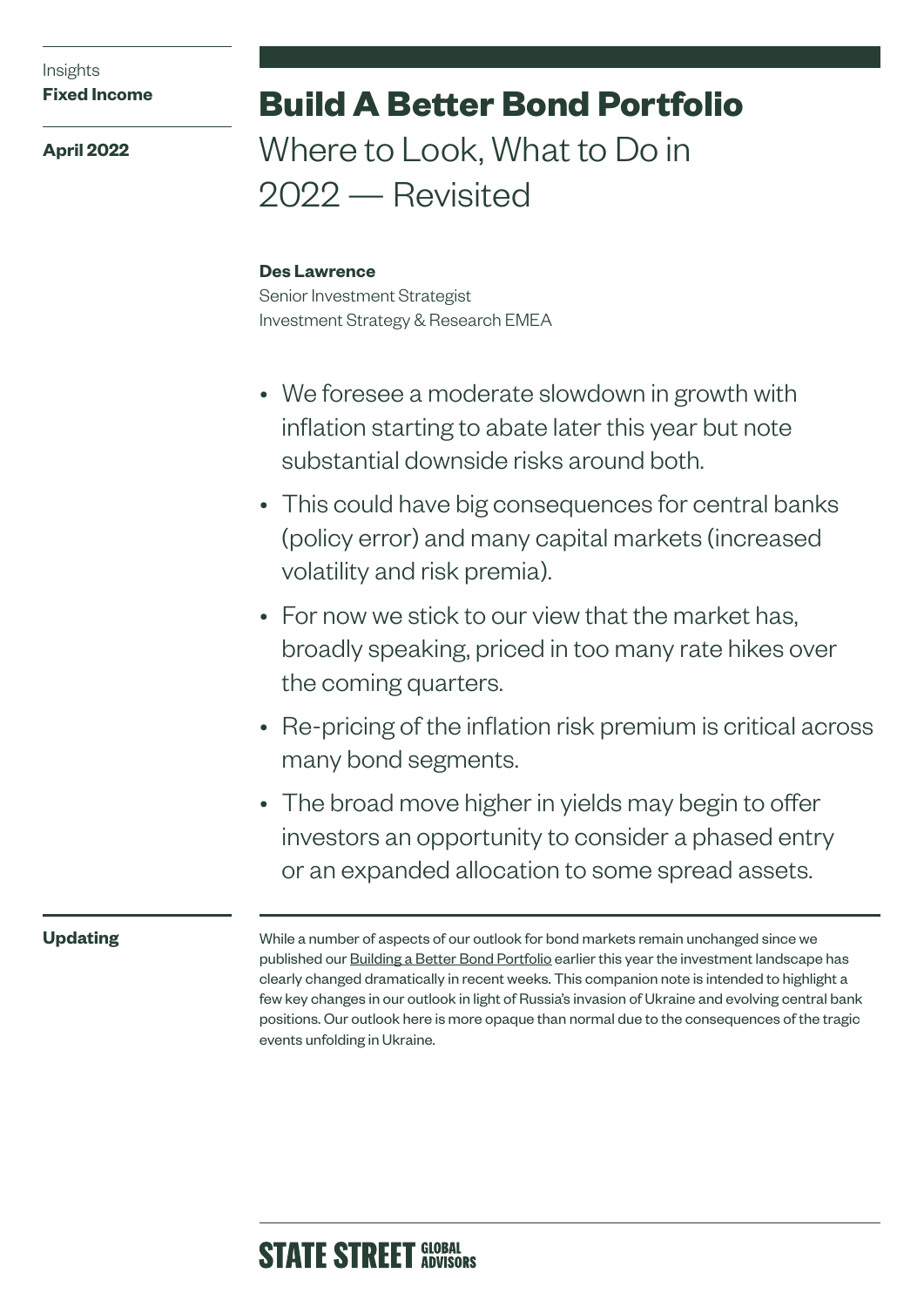#### **Inflation**

Figure 1

**Euro Area Inflation Expectations**

**Euro 1-year Inflation Swap**  EUR 5-yr 5-yr Forward Inflation ECB Target

The market's assessment of forward inflation (5-yr 5-yr inflation swap) spiked upwards on the news of Russia's invasion of Ukraine in response to the implications for energy and food prices in particular. And while this was a substantial move in inflation expectations for the Euro area up 0.6% to 2.4% p.a. at time of writing — this measure of future inflation is still below the levels reached in 2008 and 2009.

However, a critical point is that between now and the start of that 5-year window a lot can happen. Protracted or escalating conflict in Ukraine could have substantial repercussions for inflation and demand in the near term. Inflation markets are attempting to price this — one-year Euro inflation is currently priced well above 6% having traded at 4% days before the invasion. The inflation risk premium — the added compensation demanded by investors for uncertain inflation outcomes — has come back with a vengeance.

The key question of whether and how much this can become entrenched in consumers' inflation expectations and wage increases is still wide open. This could have big consequences for central banks (policy error) and many capital markets (increased volatility and risk premia). For now we stick to our view that the market has, broadly speaking, priced in too many rate hikes over the coming quarters.



Source: Bloomberg Finance, L.P., as of 8 April 2022. Inflation expectations are derived from EUR inflation swaps.

#### **Sovereign Yields**

The pronounced hawkish tilt in the Fed's forward guidance and its March economic projections has accelerated the flattening of the yield curve in the US (and elsewhere) in surprisingly short order. So much so in fact that the classic so-called *recession predicting* US 2s–10s curve is topic du jour as it closes in on a foreboding zero line. But the more conspicuous change has been a meaningful and concerted lurch upwards in yields further out the curve and across several markets. We had anticipated a flatter curve in the Eurozone later this year but the significant jump in 10-year Eurozone yields — dragged higher by US yields and a reinforced inflationary impulse — means the Eurozone curve has in fact steepened moderately in the last few months.

As noted in our main publication the factors that determine long-term potential growth are waning in several advanced economies and, in turn, point to more moderate yields on sovereign debt. This should limit the extent of the rise in yields but this dynamic is long term in nature and therefore much less relevant than a re-pricing of the inflation risk premium. In light of that potential re-pricing investors may wish to re-examine their duration position, tactically and perhaps strategically. In the near term bond investing might have an element of white-knuckle ride rather than staid old coupon clipping.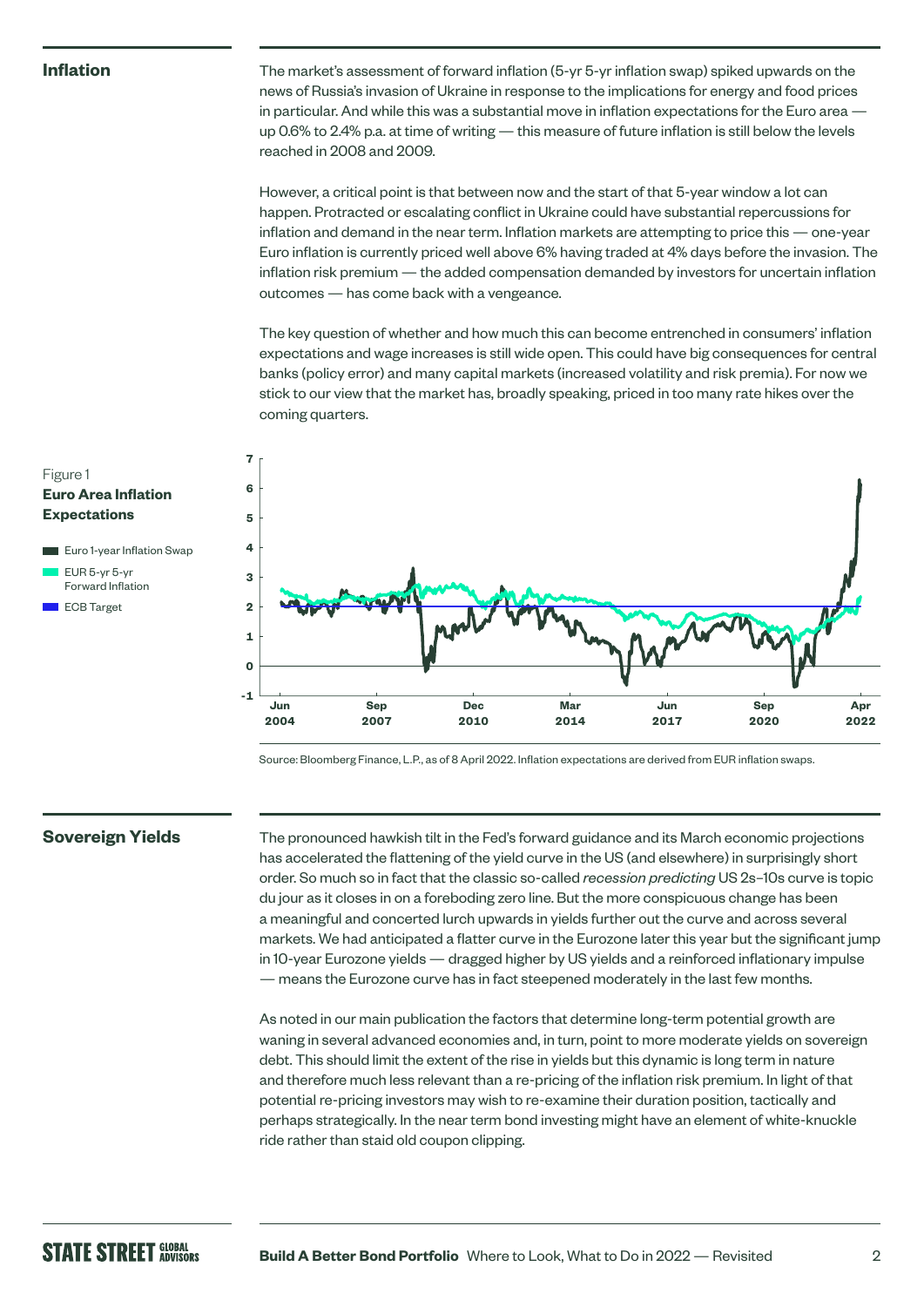### **Corporate Bonds, EM Debt and China**

Credit and emerging markets responded in a typical risk-off mode on the news of hostilities in Ukraine. Its impact is both interesting and salutary.

It's interesting in the sense that even though investment grade credit has suffered a significant setback from the spike higher in underlying sovereign yields investors appear to have confidence in the fundamentals that underpin broad IG markets insofar as spreads have retreated from the early March blowout. A favourable sign for now but investors do need to pay close attention to the economic landscape. While relatively tight spreads and yields were acceptable in an improving and re-opening economic backdrop the disruptions to growth from Russia's war means the risk and reward position is more finely balanced at a time when central banks are considering running off their bond holdings and a potential price-wage spiral could have significant implications for corporate profit margins. A similar observation applies, in general, to high yield debt in relation to spread and absolute yield. However the higher absolute yield level has softened the blow of the recent setback in price for high yield bonds. Again, relatively well-behaved spreads reflect a positive assessment of credit fundamentals and earnings prospects — one to watch in an economic environment complicated by conflict.

It's salutary in that it highlights the true nature and impact of idiosyncratic risks in an asset class such as local currency EM debt: the broad index characteristics such as average credit rating, average debt metrics, yield etc. tell us little about those individual issuers in the index. The ejection of Russia's rouble denominated debt from the benchmark is a shock for us all but it also means we embark on EM debt investing with a better appreciation of these issuer-specific risks. China, typically one of the index heavyweights, deserves a mention as a solid diversifier for investors but also a candidate that can involve headline and idiosyncratic risk — especially given its significant debt build-up and geopolitical priorities.

Ironic or otherwise investors now bring a greater degree of circumspection to their investment decision to the point that the more generous yield of almost 6.5% today is the yield demanded by a better informed investment community. Challenges undoubtedly lie ahead for emerging markets and conflict in Ukraine will impact individual countries in distinctly different ways but they are, generally speaking, also further along the rate normalisation cycle than their advanced counterparts.



Source: Bloomberg Finance, L.P., as of 11 April 2022. Bloomberg Euro-Agg Corporate Bond Index and Bloomberg U.S. Agg Corporate Bond Index (investment grade corporate bonds). Yields are yield to worst while spreads are option adjusted spreads or OAS.

#### Figure 2 **Corporate Bond Spreads Show Resilience**

- US Corporate Bond Yield Euro Corporate Bond Yield
- US Corporate Bond Spread Euro Corporate Bond Spread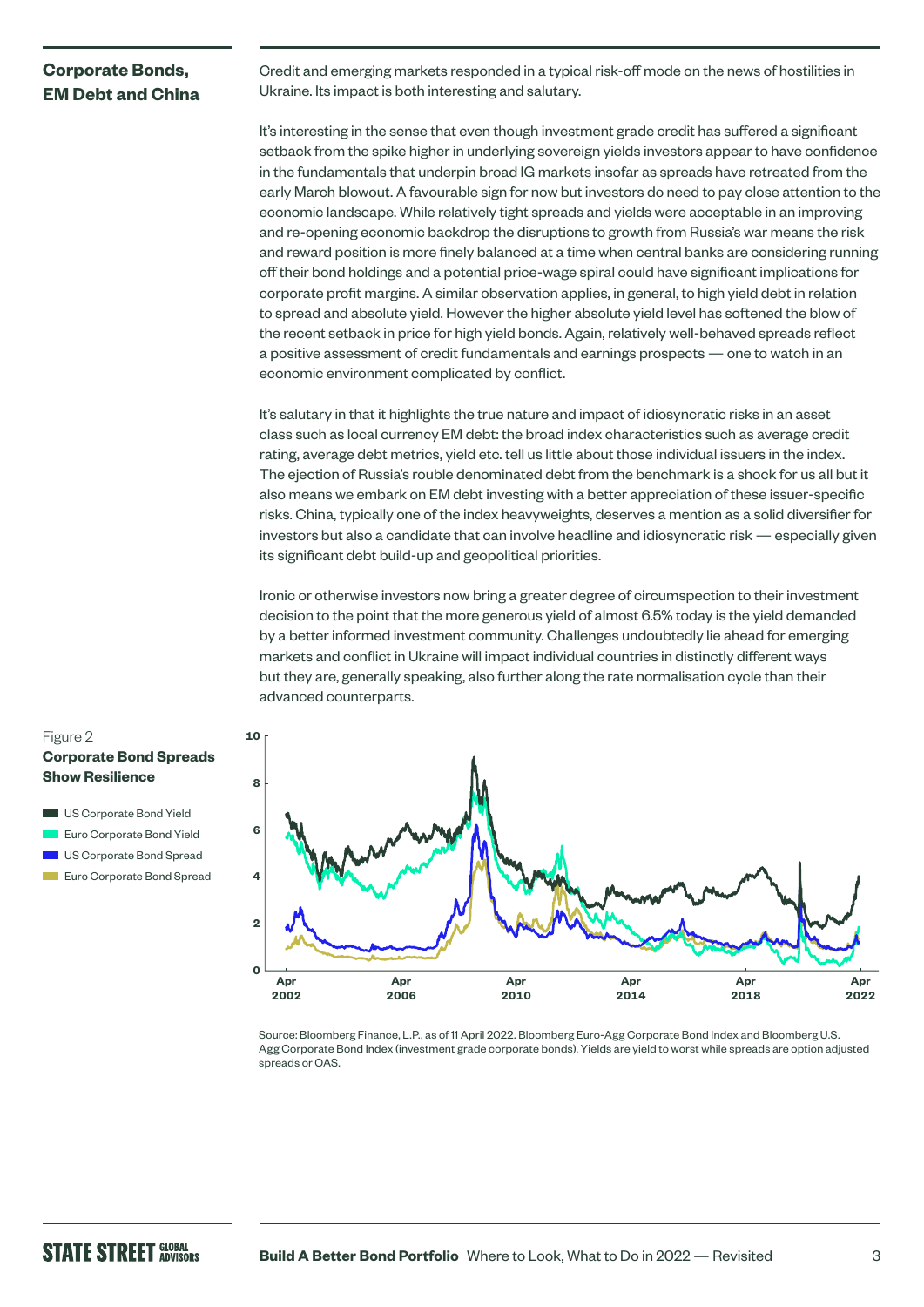**Conclusion** This is a particularly uncertain time for investors. Much depends on the path and duration of the war in Ukraine, its impact on growth, inflation, supply chains and how central banks respond. We foresee a moderate slowdown in growth this year and see inflation starting to abate later this year but note substantial downside risks around both. Investors may wish to sense check their duration exposure in light of those risks.

> However, the broad move higher in yields may offer investors an opportunity to consider a phased entry or an expanded allocation to some of the spread assets we mention here. Not without their risk but also offering higher yields for those investors with the risk appetite and the resources to understand the nature of these segments at this point in the rate cycle.